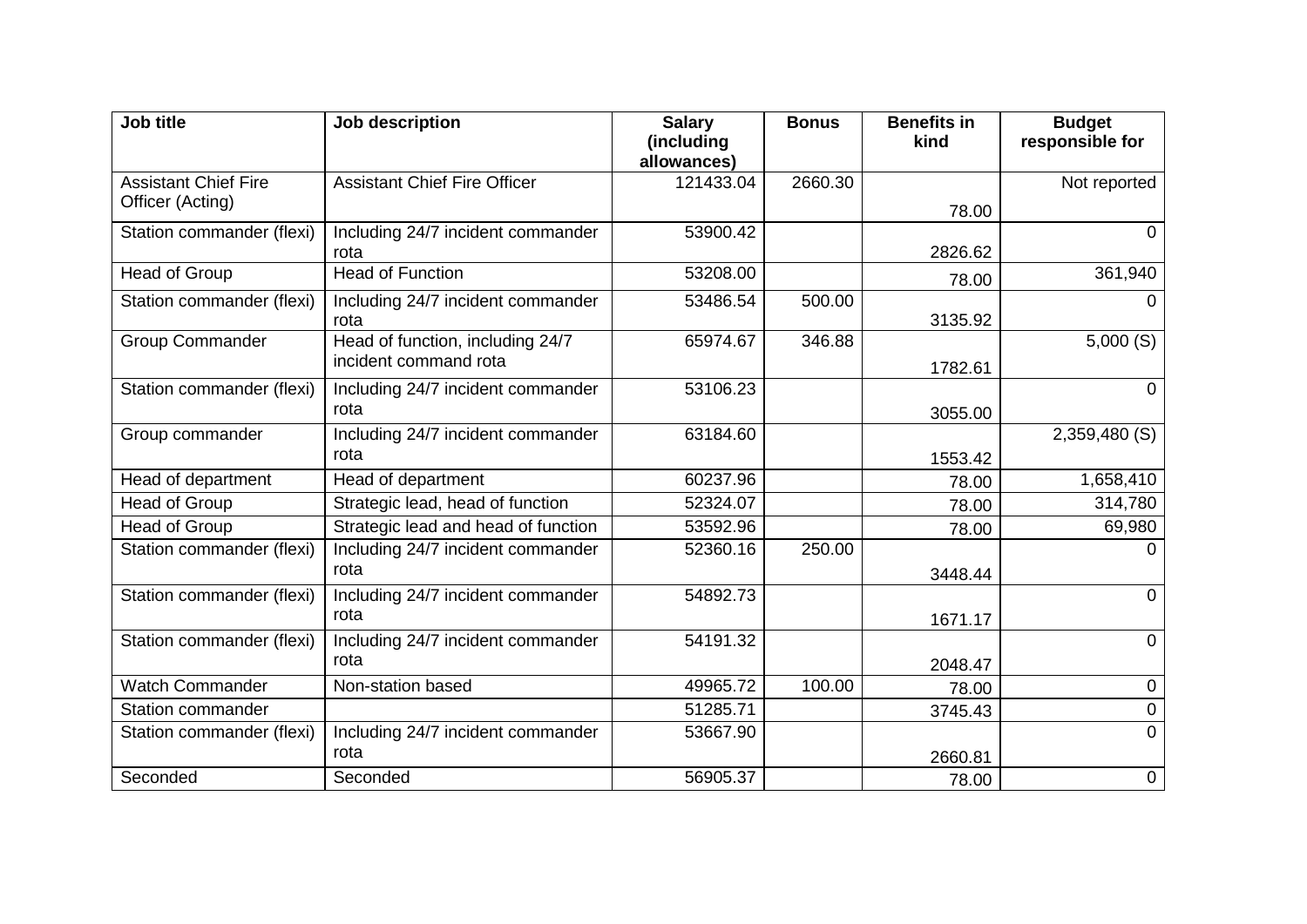| <b>Assistant Chief Fire</b> | Seconded to Essex FRS             | 131791.04 |         |         | Not reported   |
|-----------------------------|-----------------------------------|-----------|---------|---------|----------------|
| Officer                     |                                   |           |         | 78.00   |                |
| <b>Station commander</b>    | Including 24/7 on-call rota       | 50213.65  |         | 3337.94 | 967,410 (S)    |
| Station commander (flexi)   | Including 24/7 incident commander | 62142.89  |         |         | 387,920        |
|                             | rota                              |           |         | 1276.04 |                |
| Watch commander             | Shift system                      | 65948.84  | 795.84  | 78.00   | $\Omega$       |
| <b>Station Commander</b>    | Including 24/7 incident commander | 54577.22  |         |         | $\Omega$       |
| (flexi)                     | rota                              |           |         | 2923.74 |                |
| <b>Station Commander</b>    | Including 24/7 incident commander | 55500.53  |         |         | $\overline{0}$ |
| (flexi)                     | rota                              |           |         | 2647.29 |                |
| <b>Group Commander</b>      | Head of function, 24/7 incident   | 64613.99  | 346.88  |         | 2,359,480 (S)  |
|                             | commander rota                    |           |         | 3549.80 |                |
| <b>Group Commander</b>      | Head of function, 24/7 incident   | 64501.61  | 1399.90 |         | 218,950        |
|                             | commander rota                    |           |         | 3369.87 |                |
| <b>Station Commander</b>    | Including 24/7 incident commander | 53486.55  |         |         | $\Omega$       |
| (flexi)                     | rota                              |           |         | 3648.86 |                |
| Head of Group               | Strategic lead, head of function  | 55554.00  |         | 78.00   | 421,830        |
| <b>Station Commander</b>    | Including 24/7 incident commander | 54046.85  |         |         | 0              |
| (flexi)                     | rota                              |           |         | 3312.28 |                |
| <b>Group Commander</b>      | Head of function, 24/7 incident   | 49008.46  | 1399.90 |         | $\Omega$       |
|                             | commander rota                    |           |         | 887.23  |                |
| Area Commander              | Strategic lead - operations       | 78634.12  | 1399.90 | 4149.00 | 3,890          |
| <b>Station Commander</b>    | Including 24/7 incident commander | 51271.80  |         |         | 0              |
|                             | rota                              |           |         | 78.00   |                |
| <b>Station Commander</b>    | Including 24/7 incident commander | 54206.91  |         |         | 0              |
| (flexi)                     | rota                              |           |         | 1287.94 |                |
| <b>Station Commander</b>    | Including 24/7 incident commander | 53910.78  |         |         | $\Omega$       |
| (flexi)                     | rota                              |           |         | 3509.47 |                |
| Station commander (flexi)   | Including 24/7 incident commander | 53486.51  |         |         | 0              |
|                             | rota                              |           |         | 4926.26 |                |